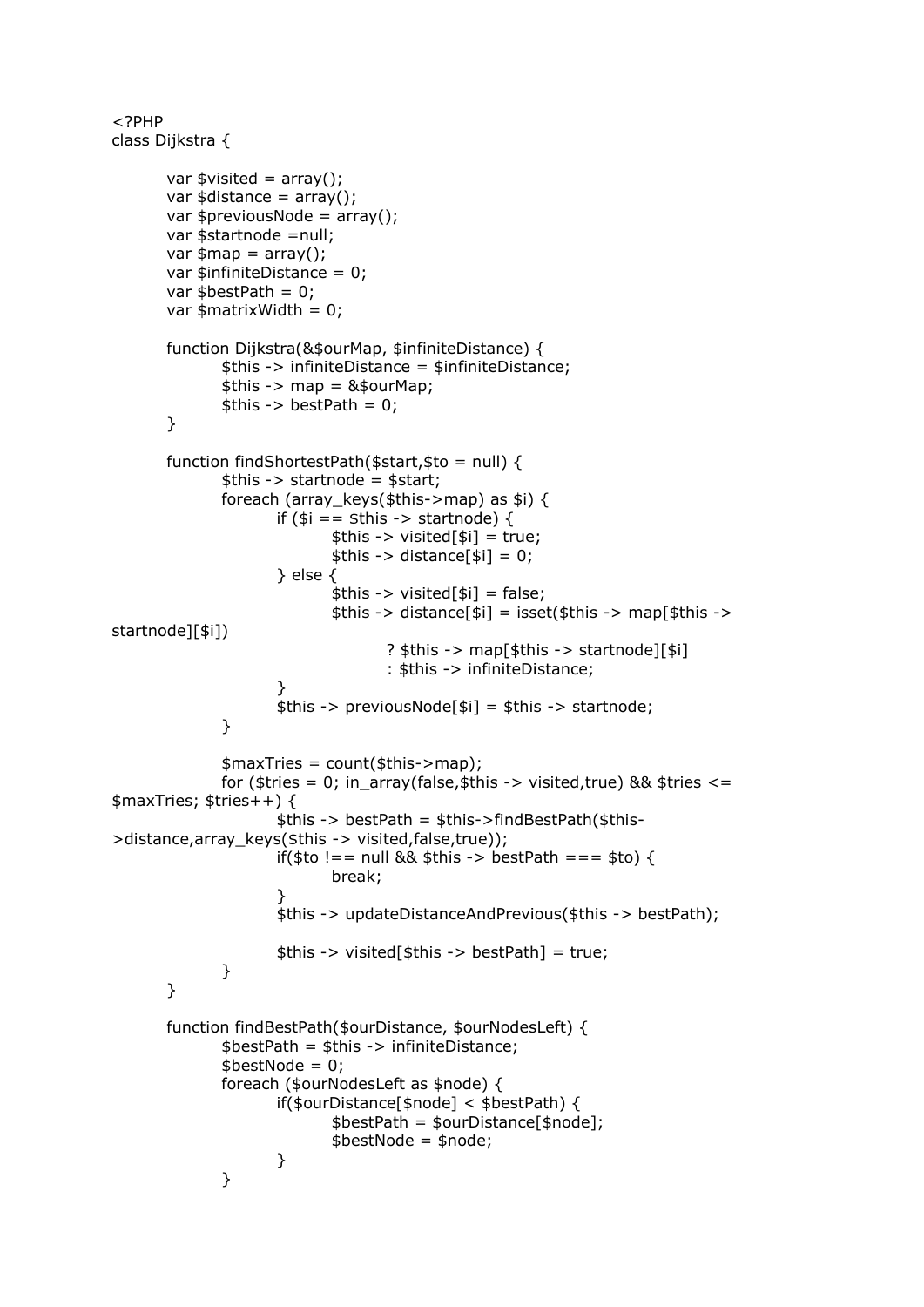```
return $bestNode;
       \mathcal{F}function updateDistanceAndPrevious($obp) {
               foreach (array keys($this->map) as $i) {
                              \text{isset}(\text{sthis} > \text{map}[\text{sobp}][\text{si}])if(
                          && ($this->map[$obp][$i] != $this->infiniteDistance || $this-
>map[$obp][$i] == 0)
                              &&
                                      $this > distance[$obp] + $this >map[$obp][$i] <$this -> distance[$i]\lambda\{$this -> distance[$i] = $this -> distance[$obp] +
$this -> map[$obj];
                                      $this -> previous Node [$i] = $obj;}
               }
       \mathcal{F}function printMap(&$map) {
               $placeholder = '%' . strlen($this -> infiniteDistance) .'d';
               $foo = ";for ($i=0, $im=count ($map); $i< $im; $i++) { }for (\frac{1}{2}k = 0, \frac{1}{2}m = \frac{1}{2}m; \frac{1}{2}k < \frac{1}{2}m; \frac{1}{2}k + \frac{1}{2}m$foo. = sprintf($placeholder, isset($map[$i][$k]) ?
$map[$i][$k]: $this -> infiniteDistance);
                      $foo = "\\n";}
               return $foo;
       \mathcal{E}function getResults($to = null) {
               $ourShortestPath = array();$foo = "foreach (array_keys($this->map) as $i) {
                      if($to !== null && $to !== $i) {
                              continue:
                      sourShortestPath[si] = array();$endNode = null;$currNode = $i;$ourShortestPath[$i][] = $i;
                      while ($endNode === null || $endNode != $this -> startnode) {
                              $ourShortestPath[$i][] = $this -> previousNode[$currNode];
                              $endNode = $this -> previousNode[$currNode];
                              $currNode = $this -> previousNode[$currNode];
                       }
                       $ourShortestPath[$i] = array_reverse($ourShortestPath[$i]);
                      if (\text{fto} == \text{null} || \text{fto} == \text{si})if($this -> distance[$i] >= $this -> infiniteDistance) {
                              $foo := sprintf("no route from %d to %d. \n", $this ->
startnode, $i);
                      \} else \{$foo .= sprintf('%d => %d = %d [%d]: (%s).'."\n",
                                             $this -> startnode, $i, $this -> distance[$i],
                                             count($ourShortestPath[$i]),
```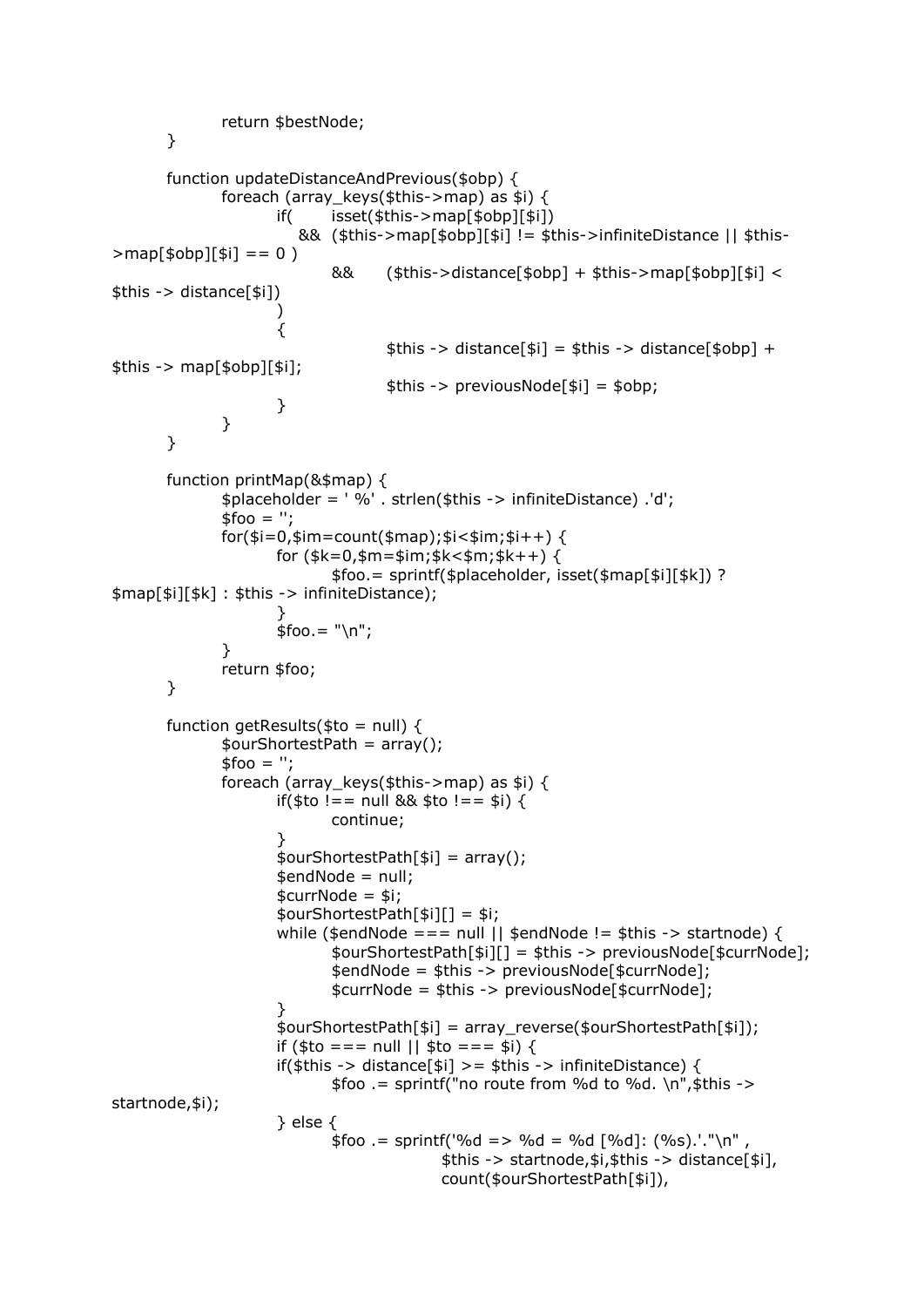```
implode('-',$ourShortestPath[$i]));
                      }
                      $foo = str_repeat('-',20) . "\\n";if ($to = = = $i) {
                                     break;
                             }
                      }
               }
               return $foo;
       }
} // end class 
?>
<?php
$pt=$_POST['pt'];
echo "$pt<br>";
// I is the infinite distance.
define('I',1000);
// Size of the matrix
$matrixWidth = 20;
// $points is an array in the following format: (router1,router2,distance-between-them)
$points = array(array(0,1,4),
       array(0,2,I),
       array(1,2,10),
       array(1,3,15),
       array(1,4,25),
       array(3,4,15),
       array(4,5,5),
       array(4,7,35),
       array(5,16,30),
       array(6,16,40),
       array(4,19,20),
       array(10,11,20),
       array(12,13,20),
);
\text{\$ourMap} = \text{array}();
// Read in the points and push them into the map
foreach ($points as $point) {
       *x = $point[0];$y = $point[1];\mathcal{S}c = \mathcal{S}point[2];$ourMap[$x][$y] = $c;
       $ourMap[$y][$x] = $c;}
// ensure that the distance from a node to itself is always zero
// Purists may want to edit this bit out.
for (\frac{\sin 1}{\sin 1} - \sin 1 - \sin 1) {
   $ourMap[$i][$i] = 0;
```

```
}
```